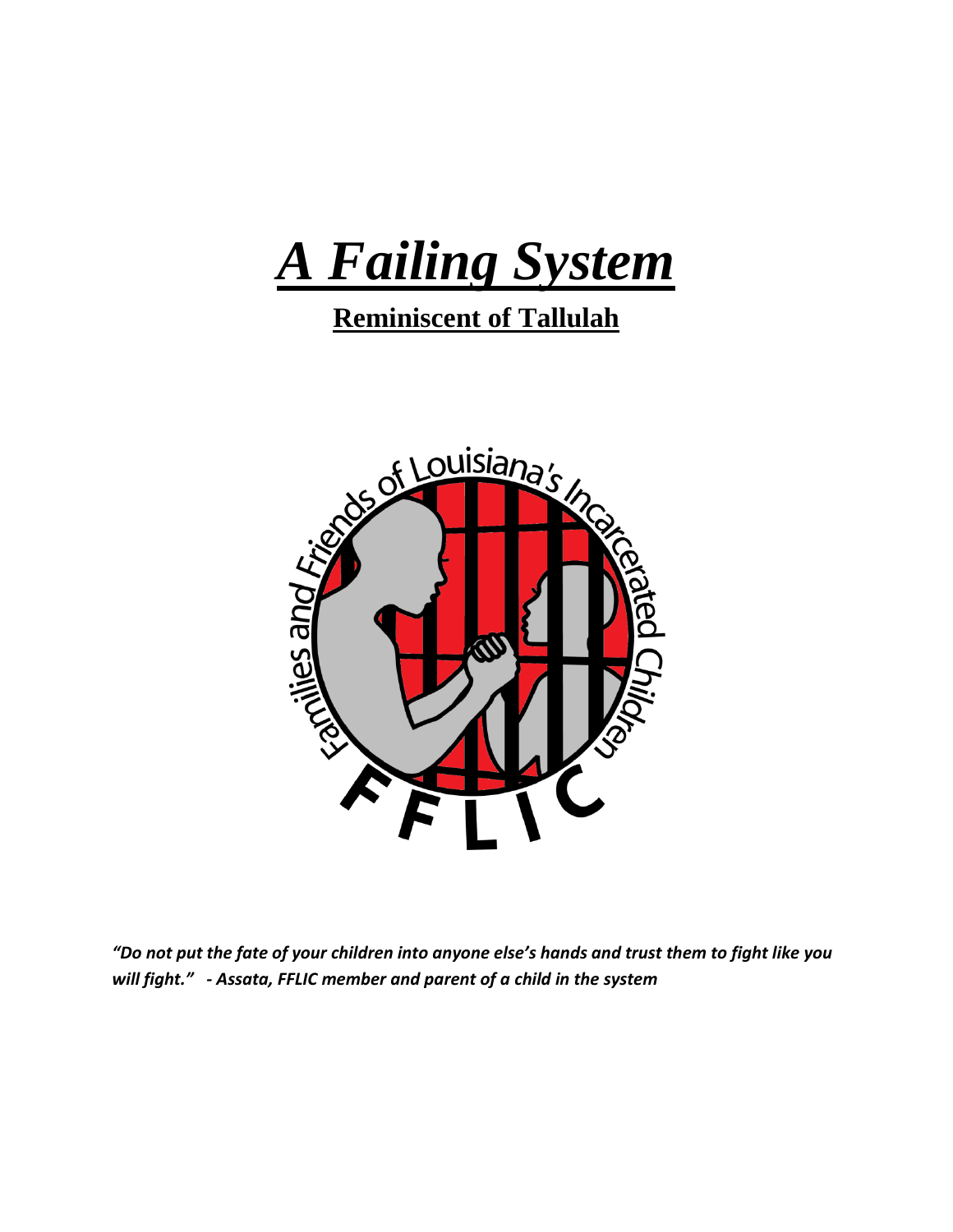## **Acknowledgements:**

Families and Friends of Louisiana's Incarcerated Children (FFLIC) writes this report on behalf of family members of our children who are incarcerated: children who need us to be our best selves and children whose lives matter, because no child is disposable.

Our children are not only our future, but they are our past and our present. Right now, the ugly truth is that too many of our children have been thrown into state juvenile secure care facilities, given substandard treatment and left in the hands of staff that are too tired to work or who lack the necessary experience to care for them.

For our kids who are living in custody behind barbed wire fences, the state is stealing their childhoods by keeping them locked up in facilities that do not nurture whole, healthy human beings. We must be able to trust that if our children are incarcerated, these institutions will at least care for our loved ones while they are there. For the families who wait at home for the safe return of their child, FFLIC is united here for them.

# **Introduction**

A decade ago, the Louisiana's Department of Public Safety and Corrections (DPSC) was at the center of a major lawsuit. Children were being abused and neglected throughout Louisiana's juvenile justice system. After years of protest and litigation, DPSC was to close its most notorious facility, The Tallulah Correctional Center for Youth. Tallulah, considered by some to be the worst juvenile facility in the country, was notorious for its cruelty. Broken bones, black eyes, fractured jaws, and rapes were everyday occurrences for youth who resided in the state's youth prisons.



FFLIC refused to stand idly by and watch as our children were harmed while in state custody. In 2001, FFLIC fought alongside the Juvenile Justice Project of Louisiana, the Department of Justice, and other allies to win passage of the Juvenile Justice Reform Act of 2003 (Act 1225), which forced our state to close Tallulah and to transform our juvenile system into one that was

less punitive and more rehabilitative. In 2004, legislation was passed which created a firewall and separated the juvenile system from the adult system.

After separation from the DPSC, the newly formed juvenile system, the Office of Youth Development (OYD) vowed to implement the less punitive and more rehabilitative system. OYD then developed the Louisiana Model (LaMOD), which was developed with the Missouri Services Youth Institute (MYSI). MYSI is led by Mark D. Steward, former Director of the Missouri Division of Youth Services (DYS) for over 17 years. Under his leadership, Missouri's Division of Youth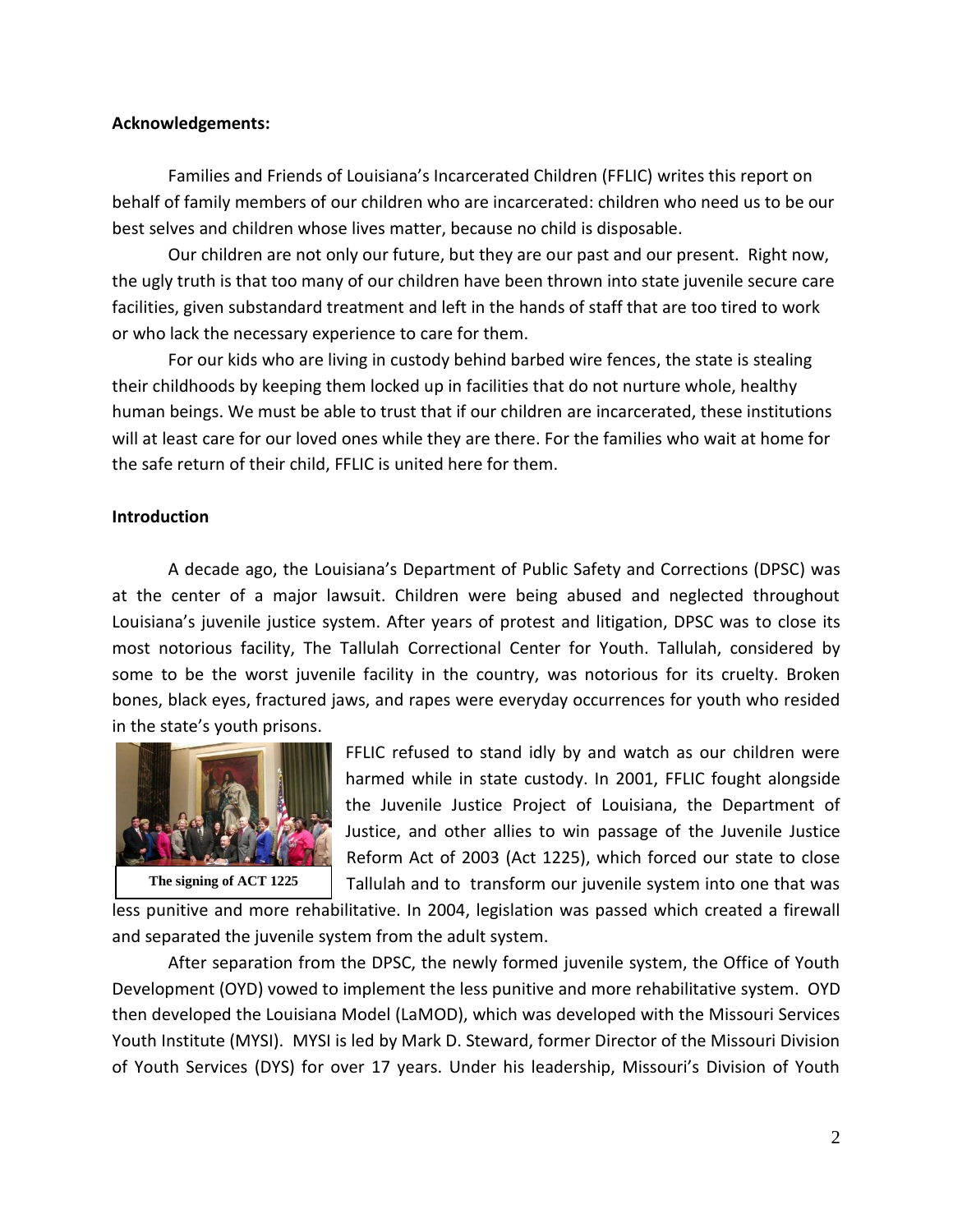Services received national and international attention as the "model" state juvenile justice system.

For the purposes of this document we will refer to this "model" as the "Missouri Model." The Missouri Model was formed with the goal of promoting cooperative relations between youth, families, and staff members and has achieved far lower rates of recidivism than other states, an impressive safety record, and positive youth outcomes.<sup>1</sup> LaMOD, is based on the Missouri Model of residential treatment with added interventions to meet the needs of Louisiana's youth.<sup>2</sup> LaMOD is described as a model that focuses on a therapeutic, childcentered environment versus a traditional adult correctional/custodial model.<sup>3</sup> Treating kids with dignity and respect is the key to LaMOD's success.

According to its website, it is the vision of Office of Juvenile Justice (OJJ), formerly referred to as OYD, to provide safe and effective individualized services to youth, who will become productive, law-abiding rehabilitated citizens<sup>4</sup> upon returning to their communities. Today, however, FFLIC finds that OJJ is being negligently hesitant in its promise to create lasting positive change for these young individuals.

Today, FFLIC families are still fighting for the implementation of this reform, and still struggling with a broken system. When a child is sentence to custody, parents expect that their child will be in the best care and returned home rehabilitated, as stated in OJJ's mission and vision. Therefore, FFLIC demands:

- Real Family Involvement
- High Caliber Staff Involvement
- Productive Youth Interaction, Placement and Services
- Therapeutic, Safe and Consistent Settings
- **•** Transparency

FFLIC understands that OJJ cannot attain its vision for every youth without the above methods being implemented with fidelity.

# **Methodology**

This report highlights some of the key issues plaguing LaMOD as observed by FFLIC. We have been examining the conditions and events taking place at Bridge City Center for Youth (BCCY), Swanson Center for Youth (SCY), and Jetson Center for Youth (JCY). We have identified and analyzed the overall discrepancies as we see them between the Missouri Model and LaMOD. FFLIC then used testimonies from parents and former staff to further explain five main issues of concern regarding rehabilitation: lack of real family involvement; lack of high caliber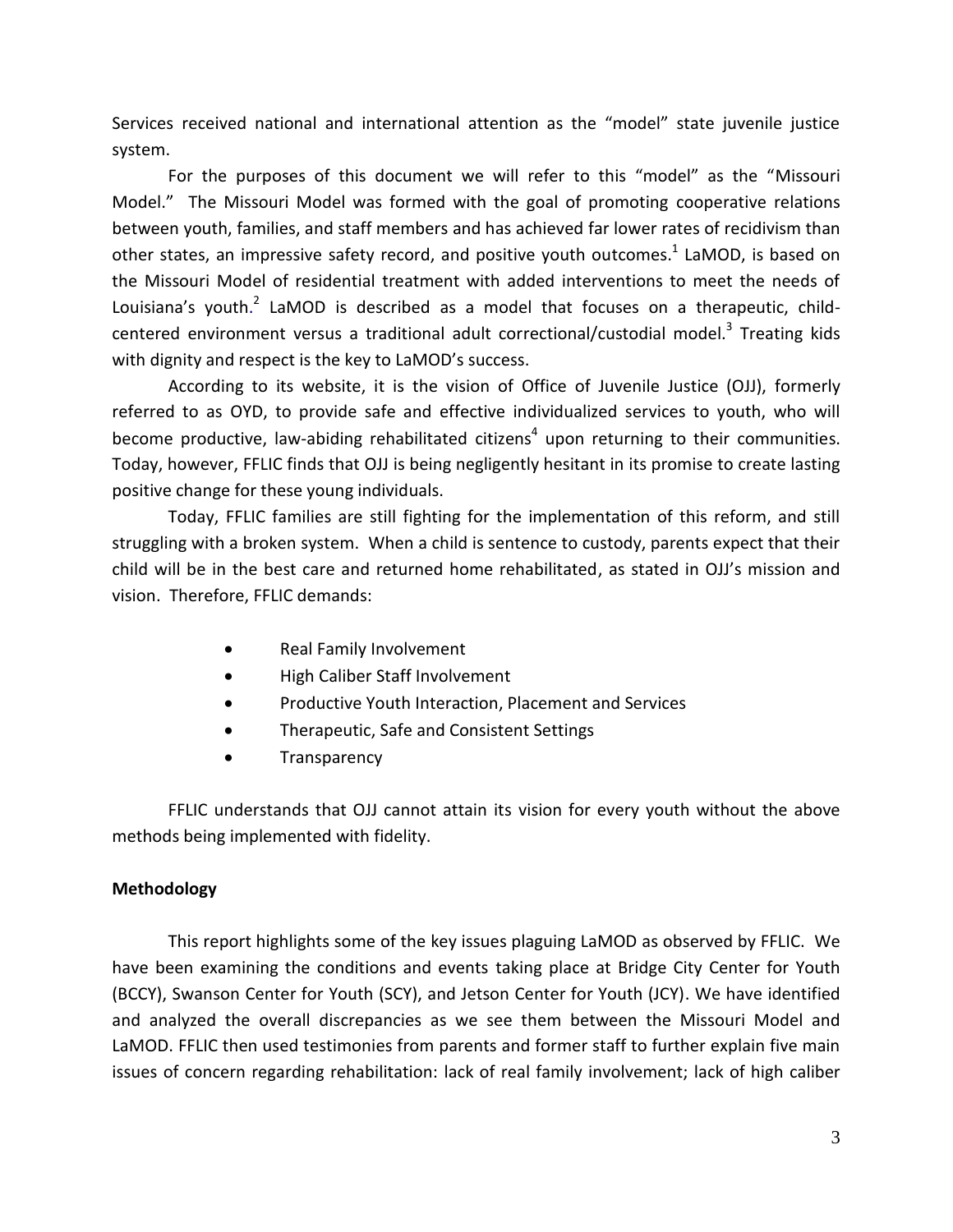staff involvement; lack of productive youth interaction, placement, and services; lack of therapeutic, safe and consistent settings; and lack of transparency.

## *Discrepancies between the Missouri Model and LaMOD*

According to one of the most reliable sources of evaluation – the parents of the youth who are in Louisiana's facilities - LaMOD is devoid of essential components based on the effective Missouri Model. While the policies that are included in LaMOD are beneficial to the youth, there is vast room for improvement. LaMOD adopted specific approaches of the Missouri Model and declares it sufficient. Therefore, without qualified, well trained staff, more defined policies and procedures, and consistent methods to ensure staff follows the policies and procedures of LaMOD, the secure-care facilities tend to backslide to a correctional method.

The following table compares some of the discrepancies FFLIC has found between the Missouri Model and LaMOD as described by both Missouri and Louisiana:<sup>5</sup>

*\_\_\_\_\_\_\_\_\_\_\_\_\_\_\_\_\_\_\_\_\_\_\_\_\_\_\_\_\_\_\_\_\_\_\_\_\_\_\_\_\_\_\_\_\_\_\_\_\_\_\_\_\_\_\_\_\_\_\_\_\_\_\_\_\_\_\_\_\_\_\_\_\_\_\_\_\_\_*

#### **Missouri Model Rehabilitative Therapy**

Youth in the Missouri Model are placed in groups of 10-12 in which they participate in group therapy. Youth portray real life scenarios and then discuss solutions to the often times challenging situations. Youth then learn how to behave in a group setting and how to interact with others. The idea is that in a real world setting kids are much more influenced by their peers and the pressure that they put on one another. The group therapy works to see that youth feel responsible for their actions and the actions of those in their group. This process is effective only because the model focuses on keeping groups small. They learn how to control their behaviors and develop social skills that they can use throughout their lives. There are group circles and daily group meetings.

## **LaMOD Rehabilitative Therapy**

LaMOD provides group and individual therapy for youth in groups of no more than 10-12. There is a focus on a therapeutic environment in which youth can positively interact with others. LaMOD states that they promote a healthy peer culture and looks to move youth back to their communities as productive people. However, LaMOD has not achieved this therapeutic environment and former staff have reported that sometimes youth are in groups as large as 14. Youth seem to be "going through the motions" when in these groups. Many youth say that they just "want to do their time" while in secure care, families have stated. These youth refer to their time in secure care as "jail." This is in direct conflict with the ideology and culture OJJ hopes to foster with LaMOD.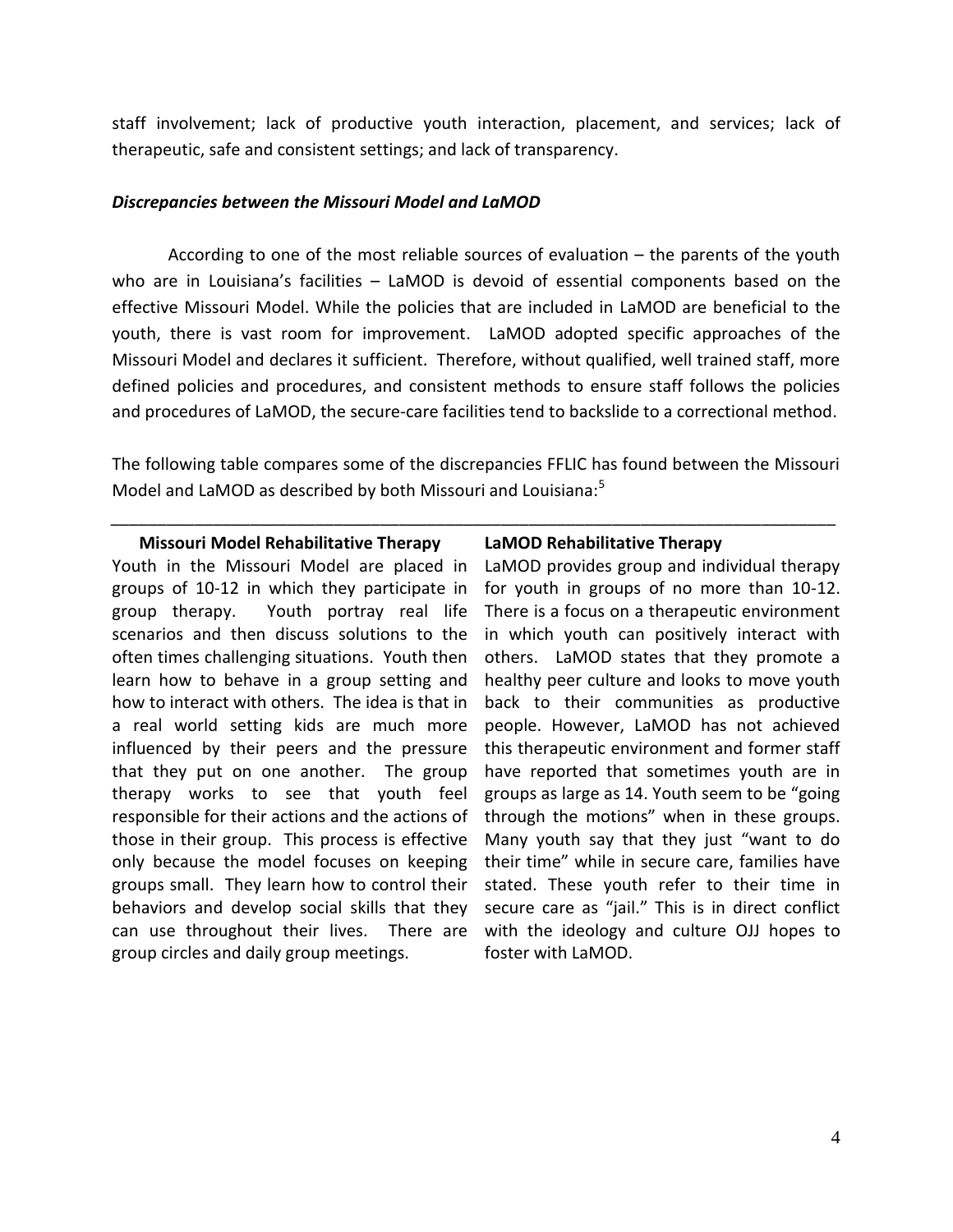## **Missouri Model: Low-Risk Youth**

Instead of being placed in a facility, low-risk youth in the Missouri Model are assigned to community service programs. These youth engage in concentrated counseling that promotes healthy youth and family relationships. Using Multi-Systemic Therapy, the youth are counseled within their home environment with their families in order to transform the youth's experience as a whole.

## **Missouri Model Staff**

The Missouri Model staff is seen as counselors and mentors rather than guards and disciplinarians. They work to develop a strong connection with the youth by not only creating group treatment plans but individual plans as well. The youth then see that personal attention and care is being paid to them. Counselors follow the youth they are assigned to upon entry all the way to their release. The staff members are all college educated and some have further education as well. The training for the staff members is never complete. It is ongoing and they consistently receive new information on how to do their job even better. The teachers and the youth specialists work with one another in common on professional development.

## **LaMOD: Low-Risk Youth**

OJJ lists a non-secure, non-residential plan for youth who qualify but this seems to be rarely implemented. As of August 8, 2011, 503 youth were in secure care. The last public report released by OJJ stated that 40% of youth in secure care were non-violent offenders. We had hoped to find more available data on OJJ's website but their reporting is very obscure.

## **LaMOD Staff**

Under LaMOD, staff is called Case Manager/Social Worker/Counselor; Group Leader; or Juvenile Justice Specialist. There is an interactive approach between youth and staff that is promoted through the model. Each youth has a Case Manager who is the person that helps the child through the program and meets with the child on a regular basis. Other than this, the relationship between staff and youth is not very specific. The staff is trained in the LaMOD which includes an "intensive training during a fourweek course, including instruction in the differences between the traditional correctional approach to juvenile justice, and the new therapeutic approach, which is childcentered and treatment-oriented." Training for the staff is ongoing and communication between staff and administration should be frequent. However, not all of OJJ's staff seems to be embracing LaMOD based on the numerous complaints about the staff.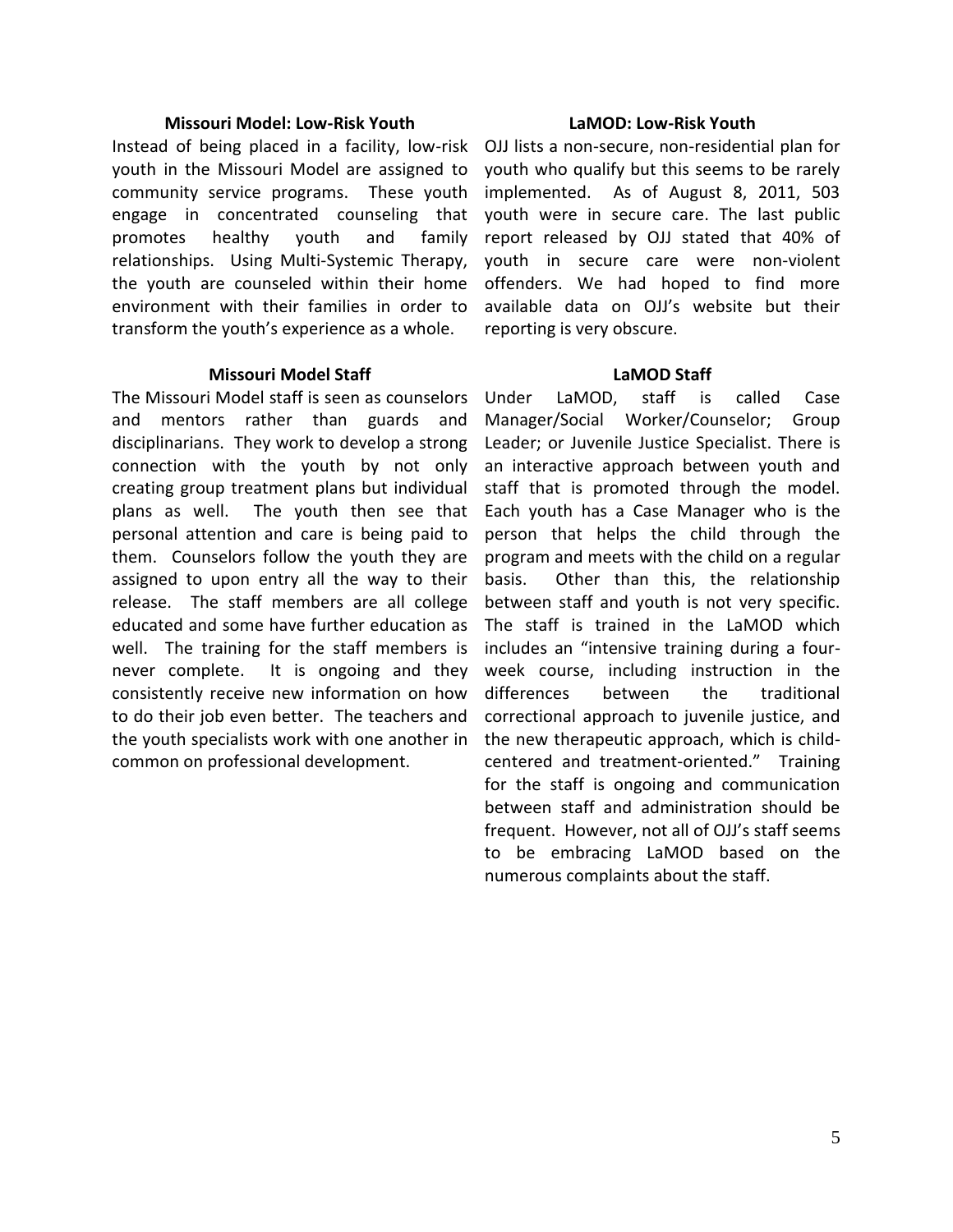#### **Missouri Model Transition**

Once the youth are admitted into the center, the plans for their release begin to be made. Plans are made for education, employment, and counseling of the youth. Upon being released the youth are watched over by college students or members of their own community. These mentors work with the youth coordinators in being active participants in the youth's day to day lives. Youth will continue to receive aftercare for an average of six months after their release.

#### **Missouri Model Education**

During the day, youth in the Missouri Model receive six hours of education in a classroom setting. One-third of the youth return home with a GED or diploma and another half return to school upon release. 90% of the youth earn high school credits while in the facilities. Programs provide vocational training opportunities so that the youth develop skills that they can use upon being released from the center. In order to provide for constructive encouragement and development, youth receive minimum wage compensation for their work and time.

#### **LaMOD Transition**

The process of reintegration of youth back into the community is said to begin upon admission into the facility. The facilities use furloughs and home passes to help transition back home. The use of furloughs varies based on the youth. Many youths say that they leave OJJ custody without any practical skills. Some leave without knowing how to even fill out a job application. OJJ claims that there is an emphasis on services being available to the youth but what these services are and what they include is not clear.

#### **LaMOD Education**

OJJ states that education is a priority. There are pre-GED and GED programs as well as special education programs. The GED program is optional and many youth spend years in the facility without getting it. Between the three facilities there are six vocational training programs. However, one center has four available while another has only one. Swanson has recently instituted a college program for a mere 4 of its estimated 160 youth. For non-secure care facilities, youth are provided education services either on campus or they are sent to a school that is run by the local education agency. OJJ's education information is veiled and not quantifiable. We have reports that few youth leave OJJ's custody with adequate information.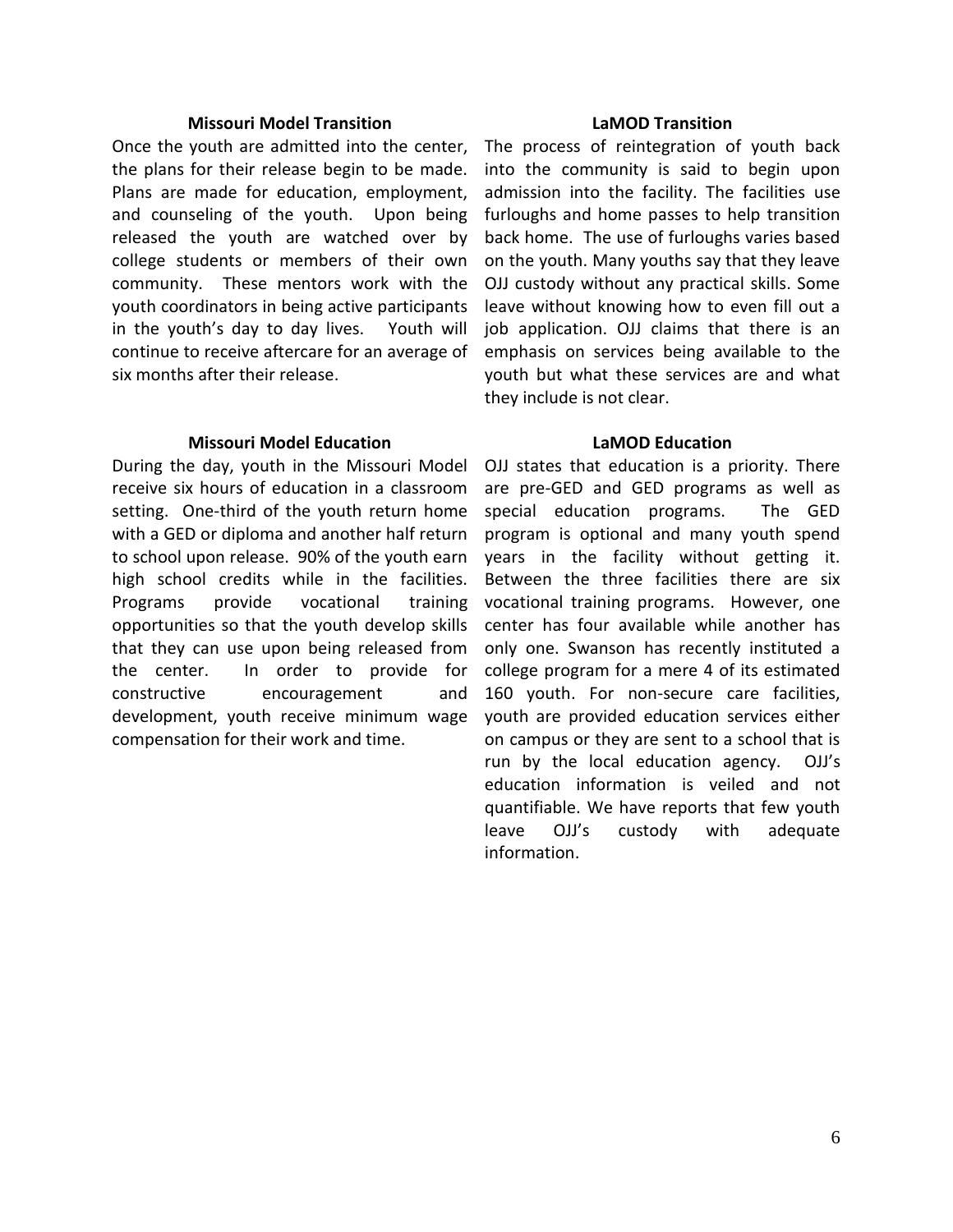#### **Missouri Model Facilities**

The facilities in the Missouri Model are made to look like a home and community environment rather than a correctional institute. Youth stay in open dorms rather than in isolation in individual dorms. This promotes group activity and positive social behavior. The population of the centers remains low, fostering a rehabilitative environment. Except for one facility, no more than 48 youth are living in a center at one time. This exception seems to work for Missouri due to the fact that the therapeutic and rehabilitative culture permeates every aspect of the system. Youth are able to dress in their own clothing to promote a positive and more home-like living environment. The facilities are located within neighborhoods rather than in isolated locations.

#### **Missouri Model: Family and Community**

The core philosophy of the Missouri Model is that the family of the child is a vital and necessary part of the treatment plan and they are the experts on the child. There is a goal in place to maintain strong the connection between youth and their parents. Youth are placed in centers close to their homes in order to ensure that parents are able to visit their child conveniently. Staff members will make personal visits to the parents in order to update the family on what their child is experiencing and how to transition their child back to the home setting when they return. In order to assist in this transition back to home life, the youth are allowed visits to their home so that it does not become a foreign place for them. After the release of the youth, they are given a coordinator that helps them transition back to the community.

#### **LaMOD Facilities**

LaMOD has an emphasis on a home-like environment, but rehabilitation can be difficult because of the un-solidified culture and there are anywhere from 100 to about 170 youth at the different facilities instead of 48 as in the Missouri Model. There is a plan to make the setting of the facilities more inviting, and that is the case at BCCY, but SCCY and JCCY definitely look correctional. OJJ has decided to build a facility in Bunkie, LA. The facility will house 72 youths. OJJ stated that they are building more facilities to lower the amount of youths in the current facilities and to help with regionalization, instead of utilizing smaller existing buildings in communities like Missouri.

#### **LaMOD: Family and Community**

LaMOD states that there is a focus on parent involvement. There is a single parent liaison that works with parents from all centers. The parent liaison's job is to help families navigate the system and provide answers and solutions to their concerns. OJJ requires quarterly staffings (meetings concern the status of the youth). The youth, case workers, staff, and parents are supposed to be present at the staffings to provide information regarding the youth. There have been complaints of these staffings not occurring or the parents not being involved. Staffings are also important because they help decide if a youth is entitled to a less-restrictive setting or furloughs. Youth seem to have little interaction with the community besides day-trips.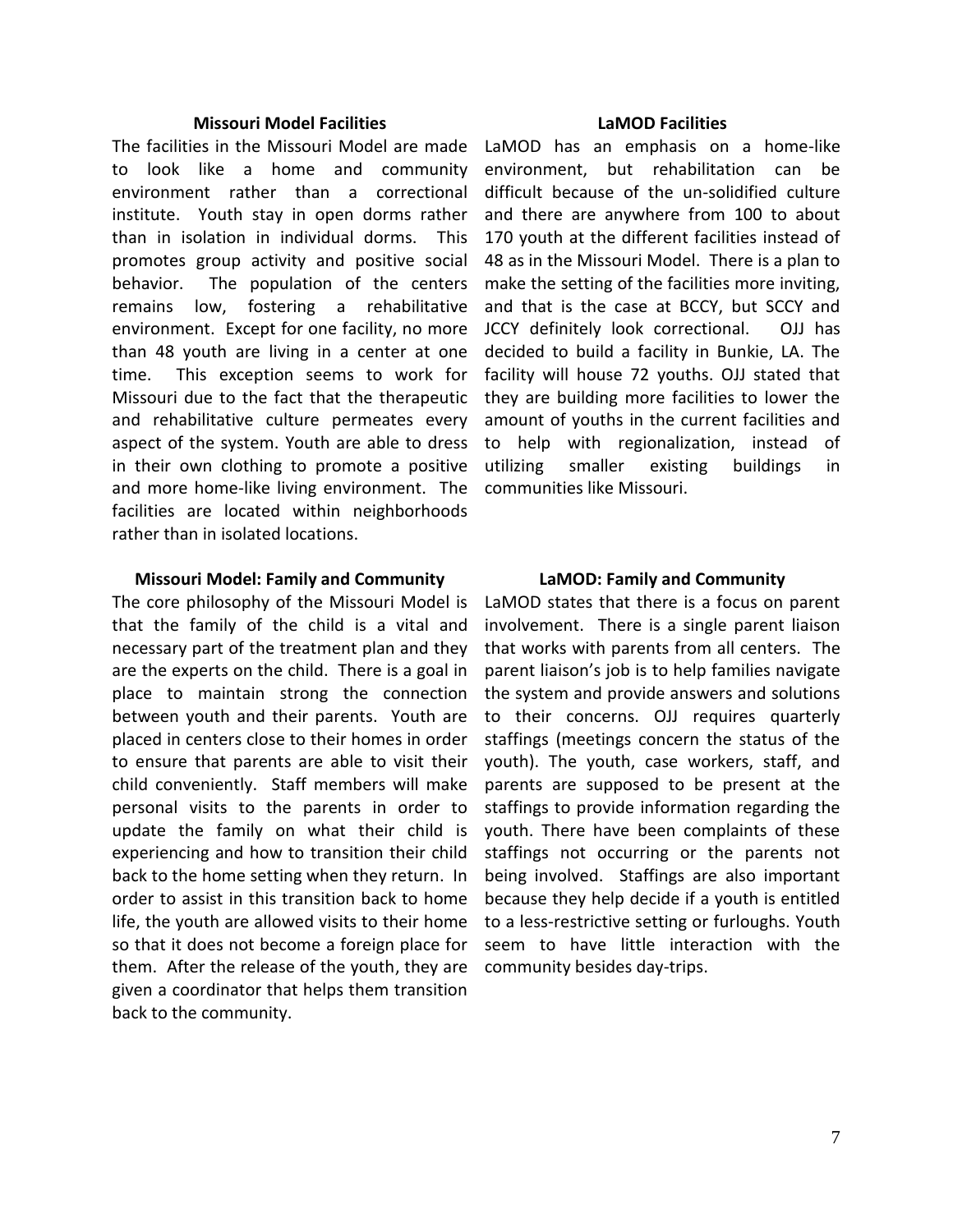#### **Missouri Model: Effectiveness**

The Missouri Model ensures that youth enter the juvenile justice system at a low rate. With proper development and care, the youth are able to become members of their community and reentry is avoided as they continue on with their lives as constructive individuals. The Missouri Model showed a recidivism rate of enter the adult system. 7.3% in 2007.

#### **LaMOD: Effectiveness**

The one-year recidivism rate after implementing the LaMOD Model was 15.0% during 2006-2007. The two year and three year rate for 2006-2007 was 24.2% and 30.7%. These recidivism rates only include youth who re-enter the juvenile system, not those who

When OJJ has been asked the question: why is reform taking so long to fully implement and why are recidivism rates so high, the typical response FFLIC has heard from OJJ is that it involves a long process to implement reform. This overused excuse, however, is inexcusable because there is such little visible proof that there is a true effort to move forward with reform. While a strategic plan, written policies, and the words of current staff members and directors can assure the public that work is running smoothly and changes are being implemented, the only way to truly know if this is the case is to measure the satisfaction of the parents and children. We at FFLIC have spoken directly to families with children who are being held at Bridge City Center for Youth, Swanson Center for Youth, and Jetson Center for Youth in order to understand their personal experiences with the system and the issues at hand.

## *Issue #1: Lack of Family Involvement*

Parent involvement is a major concern at the youth facilities. A mother, whose child is currently at Bridge City Center for Youth, has informed us that only now does she feel slightly included in her child's treatment plan because she began persistently calling the facility for weeks to check on her child and his progress. Originally, she said that she was not given any information about her child when he entered OJJ custody. Upon her child's intake, she was not even aware who she was supposed to call in order to receive information. When asked if staff members seem interested in her input, she said, "The attitude is that they are just doing it because they have to." She had no information about her child's intake assessment and no information about a reentry plan. She has received one invitation to a parent meeting in the past month. Even so, it is incredibly inconvenient for her to drive to the facility because of how far it is from her home. Parents have told us that they have to drive hours to see their children. Parents feel helpless because the only way they can connect with their children is through the seldom visits. Often times, visiting is hard because of the distance and lack of transportation. One parent tells us that on a visiting day at Bridge City in August there were a total of 16 visitations even when there are over 100 youth at the facility. A parent who regularly visits his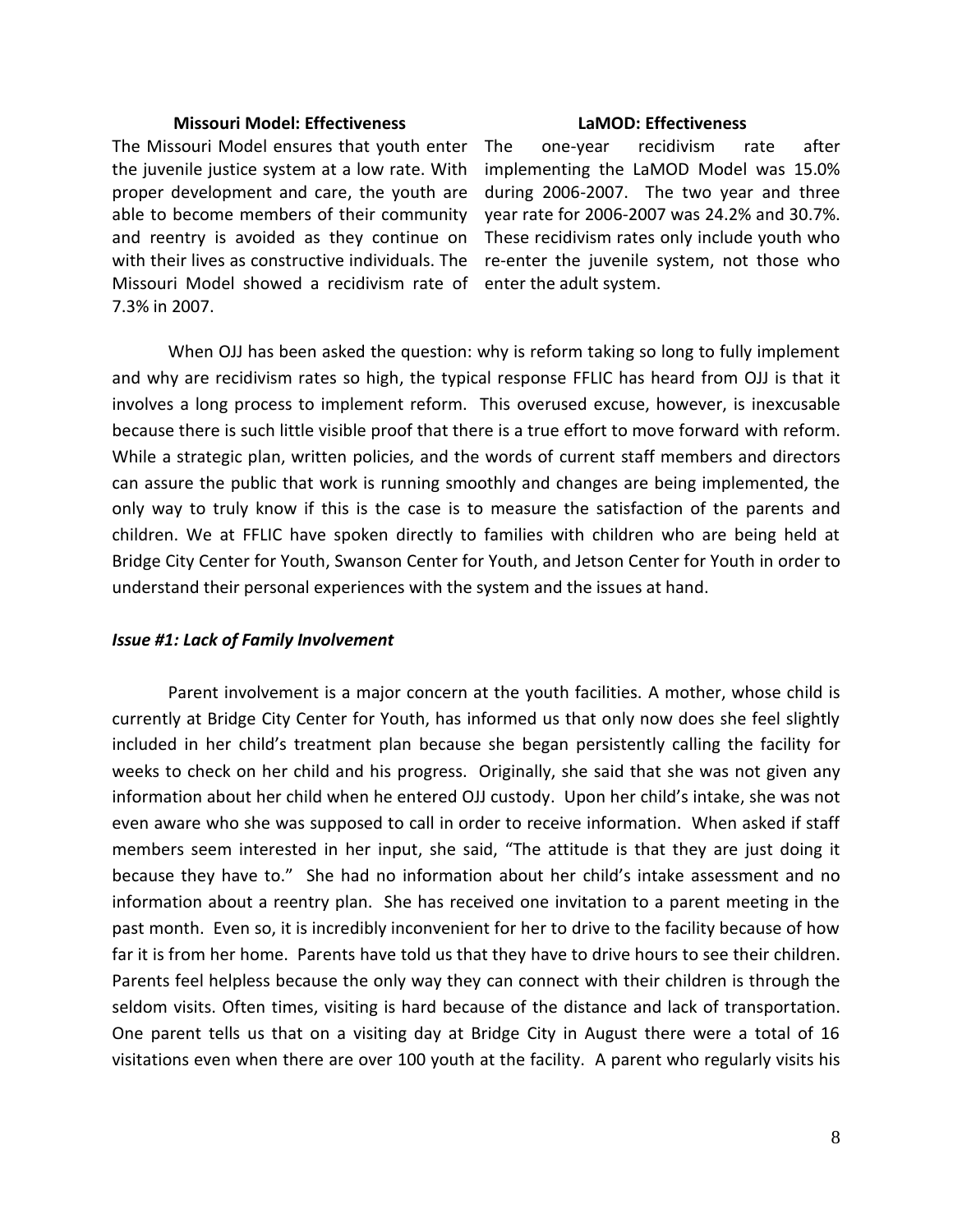son said that there are never more than 30 parents visiting per week. This shows that parent involvement is not encouraged or supported.

Simple tasks, such as informing parents of policy changes, are made difficult by OJJ's administration. One parent said that while visiting her son at Bridge City, she found that the visitation policies had been changed without any notification. Parents were forced to sit in the heat and wait to see their children. The gymnasium in which the visitations take place has a large hole in the ceiling and the bathrooms provided for the parents are dirty and inadequate. Parents are offered nothing to eat or drink as they sit in the heat. Some parents are turned away because of administrative issues. These parents become angry because they should have been notified about the issues before the visit in order to spare them the long drive. "You are already upset to see your child in such a situation, but they just add to the frustration," says one mother.

A grandfather of a child at Bridge City says, "Every aspect of the program could be improved. There are too many changes being made without notifying the parents." Another parent we spoke to said that he has no information about what is going on with his son. He has also been talking frequently to parent liaison, Donna Bowie, to get the child's stepmom on the visitation list; yet, this still has not occurred. Another parent recalls that a phone call she made to the facility was returned two months later. Even when the parent attempts to be actively involved, it is a difficult process to get any information. Direct phone numbers are available through OJJ's website, but without internet access or know-how, parents really have no way of knowing who to contact. When they do have the information to make the calls, it is often difficult to get a hold of whomever the parent needs to speak with.

Orientation for the parents when their child is first admitted is extremely important in order for parents to understand how to navigate through the system and how to be available for their child. One father notes: "The staffing [upon intake] does not give a clear explanation of what is going to happen. There are no actual documents of information, everything is verbal." He has been to one staffing since April when his child was first admitted. Since then, three other staffings have been cancelled. Parents agree that there is no initiative by the staff to get in touch with the parents. There is an overall trend that parents receive little to no information about their child's treatment plan upon intake and they receive little to no information about a reentry plan for when their child is released from OJJ custody. Just recently, youth started receiving progress reports and report cards.

There simply needs to be more parent involvement that emulates the Missouri Model in order to fully commit to a rehabilitative, rather than a correctional process. One parent stated, "Kids need the support of their parents in order to succeed." It is almost setting the youth up to fail by not including their parents in their developing years. The parents and children feel disconnected from one another and a child cannot develop properly or learn to integrate himself back into the home without his family involvement in the rehabilitative process.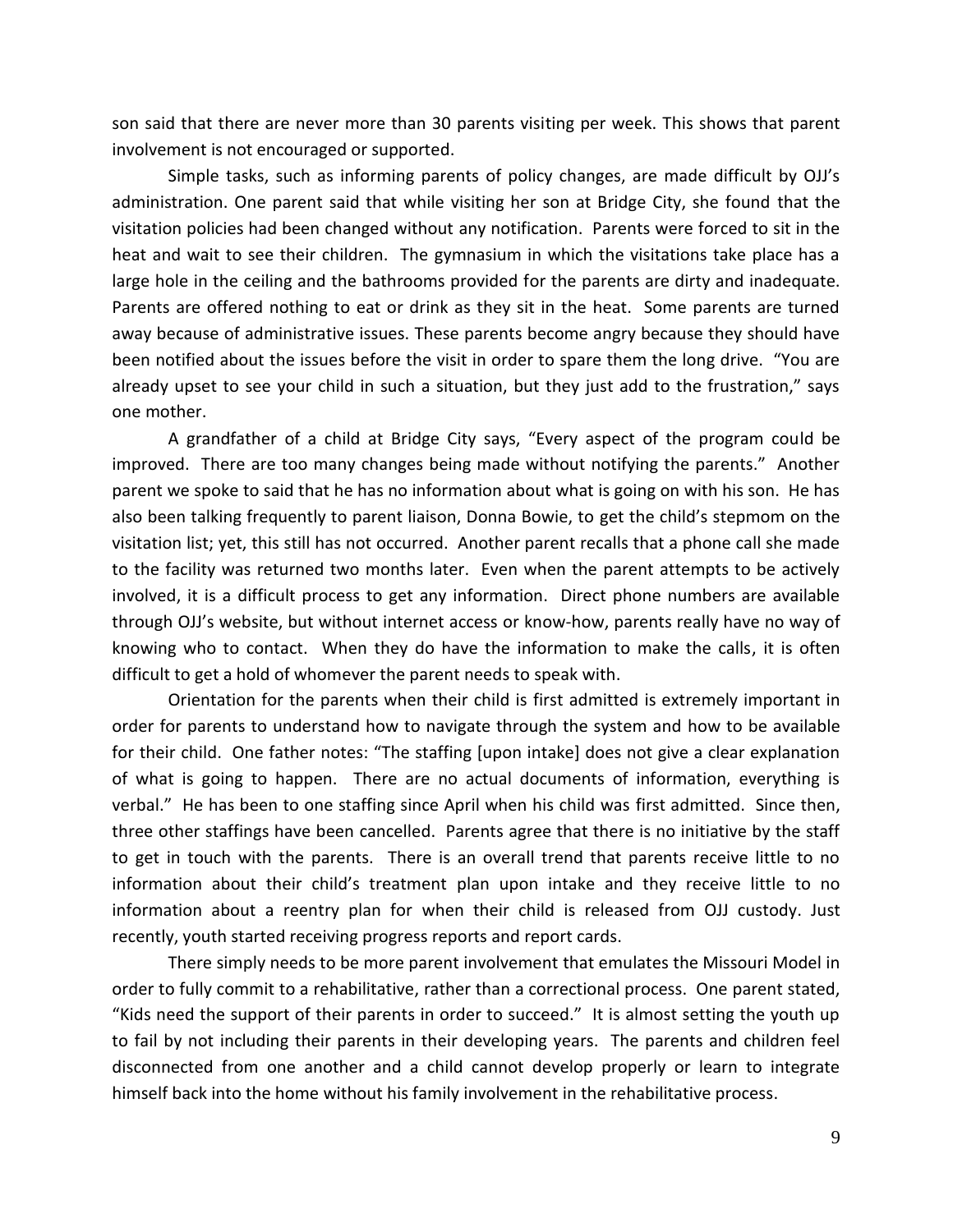#### *Issue #2: Lack of High Caliber Staff Involvement*

Bridge City Center for Youth is the one facility that was supposed to be fully implemented in LaMOD but has been recently described by OJJ's Deputy Secretary, Dr. Mary Livers, as being totally out of control. Dr. Livers, described Bridge City as having constant staff problems. Staff is being terminated or has decided to leave due to the recent problems at Bridge City. Now, Bridge City struggles to keep good staff due to problems and the lack of support. Current staff is being given incentives to entice them to stay. Probation and parole officers are being used to fill shifts. OJJ stated that they are hiring 50 new people next week. Bridge City's ACA accreditation has been postponed 6 months so that OJJ can address the numerous problems at the facility.

We have heard many accounts from parents whose children have faced or are facing physical or mental abuse from staff members at the facilities. One mother informed us that her child got into an argument with a staff member and was then hit by that staff member. When speaking to her child about the incident, she said she felt that her son was afraid to tell her everything that had happened in fear of retaliation from the staff. Another mother was told by her child that he was being mentally abused by the staff. The mother is concerned that her child needs some sort of mental therapy or intervention that he is not receiving. Another child told his mother that the staff was "teaching" him to be respectful through physical altercations. There is a report of a child who is being repeatedly teased by the staff and the other youth for having some feminine characteristics. Parents talk frequently about their children freezing up when they begin to talk about the mental and physical abuse they are enduring. Parents say that their children fear retaliation from the staff and, therefore, they have no way of opening up about their experiences. OJJ has evidence of at least 2 officers watching kids get beat up by other kids. Dr. Livers has stated that charges have been filed against 2 officers and 1 officer is currently in jail – which is provoking more backlash from staff.

*The Advocate* recently reported that OJJ is currently involved in two lawsuits, both claiming that staff were harassed and threatened when they spoke up about the poor living conditions at the vouth facilities.<sup>6</sup> One of the claimants stated that he was asked to sign a false affidavit that claimed OJJ took appropriate action with regard to the facilities and that the director did not make derogatory comments about the staff. When he refused to sign this affidavit, the claimant was punished and mistreated. Not only is there tension between the youth and the staff, there is tension between the staff and the administration.

A mother spoke of two specific incidents that her child has experienced. The child was on the verge of receiving an assault charge for an altercation with a staff member. The charge was dropped because after reviewing the tape it was clear that the staff had shoved her son. The staff member was simply suspended for a short period of time. Upon his return, he attempted to befriend the child, which has made the mother and her son uncomfortable. In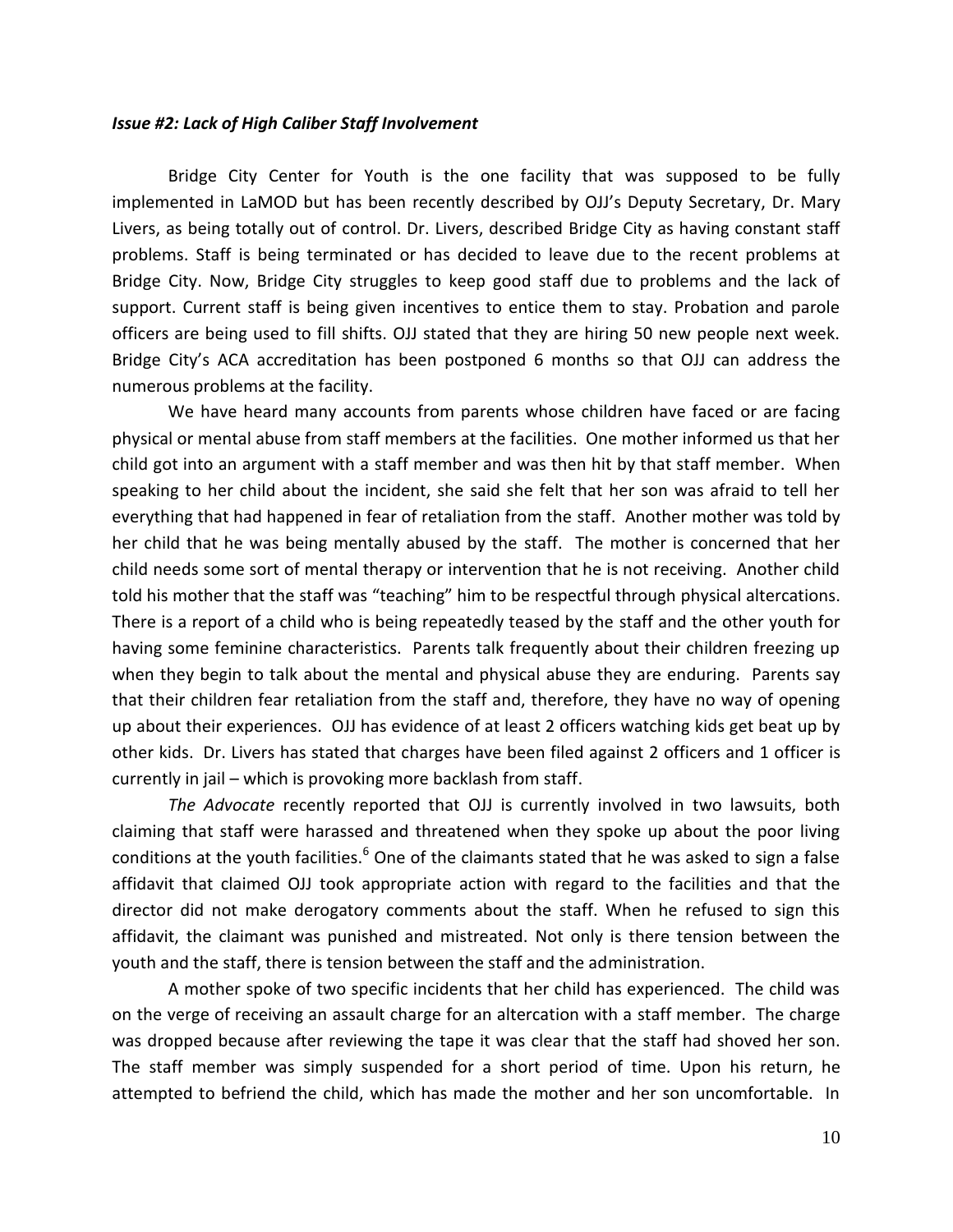the other incident a female staff member was poking fun and laughing at the tennis shoes that the boy had received from his mother. The child made a smart comment back to the woman in retaliation. The staff member then reported what he said to the director who then did not allow the child to go on his planned furlough with his mother.

There have been multiple incidents of staff having inappropriate and abusive sexual and intimate relationships with the youth. A social worker was terminated from Swanson for having a relationship with a youth and there are reports of misconduct at Bridge City. In a separate incident, another mother spoke of an incident where her son was in a relationship with a female staff member. The two met while he was in a youth facility and continued their relationship by living together once he was released in January of this year. We have no information about whether or not that staff member was removed from her position. We also have information that a female staff member was fired around the beginning of August due to her inappropriate relations with a youth.

Similar to what the director of OJJ described, one of the main problems that parents are reporting is that the facilities cannot maintain staff. "People are quitting left and right," one mother told us. There is a huge understaffing problem. One mother reports that staff members are working 18 to 24 hour shifts at times. A former staff member at Bridge City reports that staff members are not treated properly by the administration. They get extremely short breaks and there is favoritism towards certain staff members that frustrates others. When they are forced to work long shifts, they are not even able to use the phone to call their family and inform them. There is also a system of putting staff members "on-call" so they are technically working even when they are off. Staff members become frustrated by the way they are treated. The former staff member said, "Sometimes it feels like we're the ones in trouble." It is inevitable that with such conditions, staff members would become frustrated and, as one parent reported, they let their anger out on the kids. One parent reported a specific incident in which a female staff member at Bridge City left a dorm unit unsupervised because no one would respond to her call for back up. Most likely out of frustration, she simply decided to leave. As soon as she left, the unit became out of control. The unsupervised youth began to pull things down and trash the dorm. Another former staff member reports that she was once arrested for accidentally bringing her cell phone into the facility. It is almost impossible for the staff members to execute their job correctly if they are under so much pressure and have to work such long hours. Many of the staff members are under the impression that the "therapeutic model" is not working. The reason for this is because none of the staff members are seeing the model fully implemented and they are not getting the training consistently. They are being told by the administration that the therapeutic model is what is in place. Therefore, they link LaMOD to all the problems that are occurring at the facility.

This culture of hostility remains in effect is even having major effects on the children who do not involve themselves in the trouble. Rather than addressing the more aggressive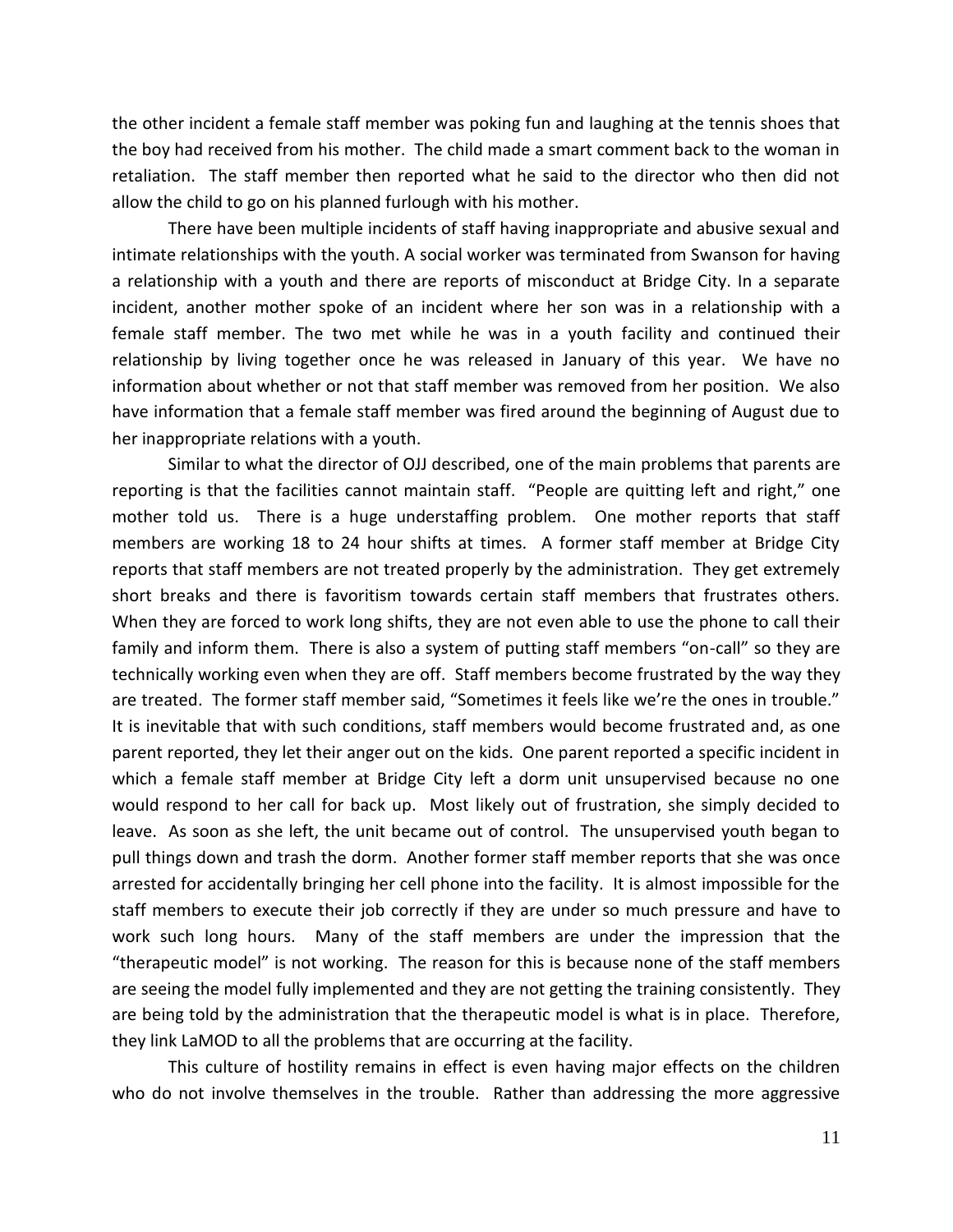children in a therapeutic and rehabilitative way, the staff seems to be allowing it to go on and allowing the other children to be swept up in it. Staff members will only put out what they are given. The staff not only need proper training and qualifications, but they must also be treated with dignity and respect by the administration in order to provide dignity and respect to the youth. Working as a staff member for OJJ cannot simply be a job and a way of making money. Some staff members have bought into the reform and therefore, some individual children are benefiting. There are good people that work at these facilities with great intentions to do what's best for the youth but without proper training, it's impossible to implement LAMOD. It must be understood across the board that the children's futures, to a certain degree, are in the hands of the staff and they must act accordingly.

## *Issue #3: Poor Youth Interaction, Placement, and Services*

A couple of years ago, a FFLIC member witnessed her son go through the "school to prison pipeline" and ultimately to his death. This parent felt that the juvenile justice system destroyed her and her son's lives. This child needed special assistance in school and was instead sent to the Family in Need of Services (FINS) program which directed him to a youth facility. The child had an altercation with a staff member and was tried by the adult system for the incident. 3 months after being released, the child was murdered. The mother wrote letters and petitions to OJJ regarding their fault in her son's troubles. This parent felt that Louisiana's juvenile facilities are "hardening" these kids and making them more susceptible for violence when they are released. Many of the stories happening now are similar to this previous tragedy.

That account is one example of how youth interaction, placement, and services are subpar at the juvenile facilities. Youth interaction has grown extremely hostile within the past couple months. FFLIC has received reports of increased instances of fighting in the facilities. Another parent who speaks frequently with his son at Bridge City says that OJJ's solution to address the more aggressive youth in the facility was to place them all in the same dorm. Caseworkers are assigned by dorm. Changing caseworkers can be a difficult adjustment and detrimental to any youth's treatment. Parents speak of how their children are upset about having to move dorms. Not only do they have to readjust to a new caseworker, but they must also readjust to a new group of young men. While regionalization of the facilities is important for keeping the youth close to their families and community, it is not being addressed properly by the staff. Some of the youth know one another from their neighborhoods. Youths complain of cliques that arise all throughout the facility. Groups of youth have conflicts with other groups from their community and those issues are brought into the facility. Staff members see the conflicts, and while they may be working to stop them as they occur, they are not working to the best of their ability to analyze the root of the problems and try to prevent them before they happen. Part of the therapeutic treatment is not simply telling the youth not to fight but to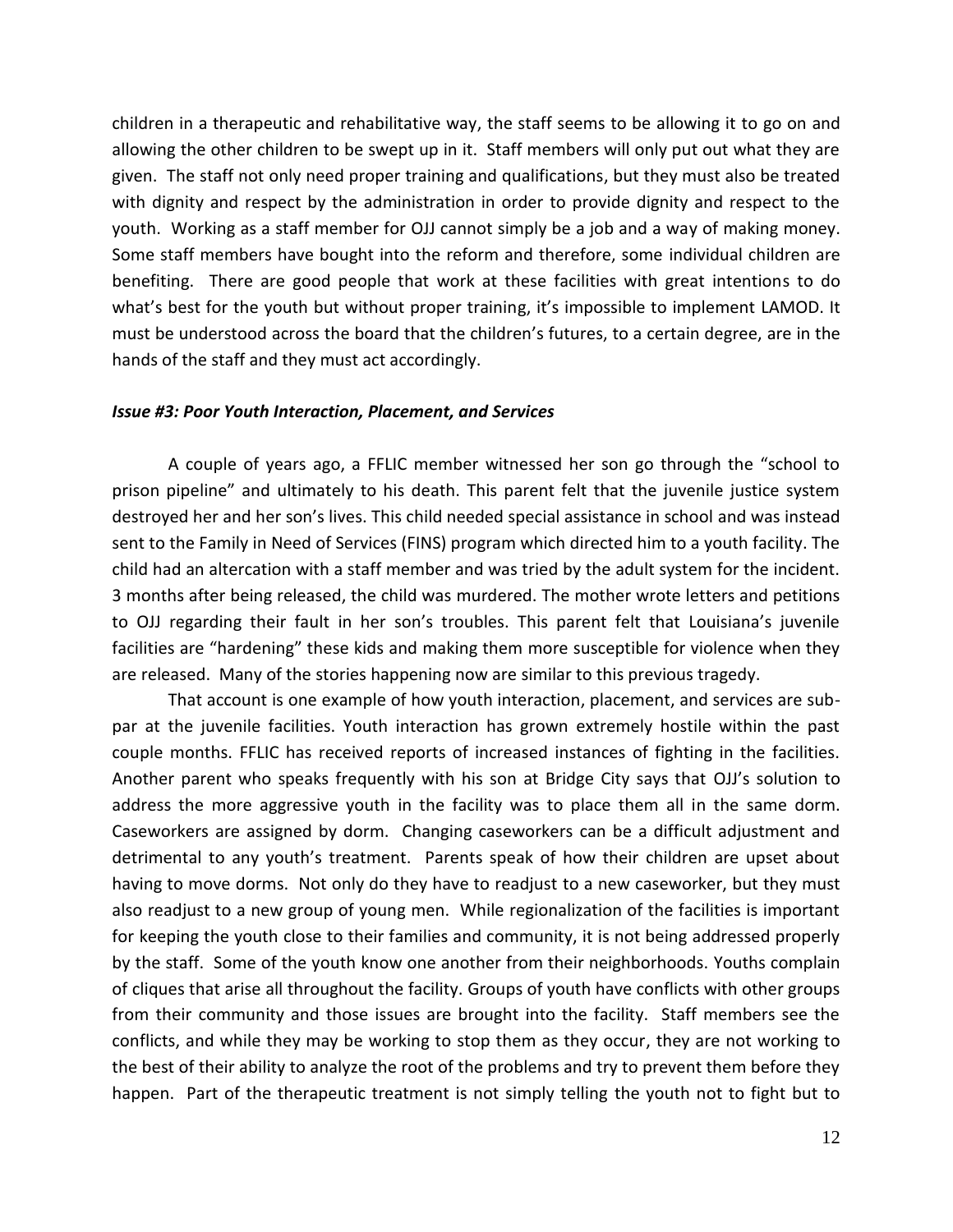help them understand why they are choosing to fight and provide them with other solutions such as conflict resolution.

Parents are extremely concerned that their children are not receiving the proper services that they deserve. Two parents have spoken of their children needing mental therapy but not receiving it. One parent spoke of her child who after being out of the facility for no more than 90 days was arrested and sent to adult jail. She says that her son did not receive any resources upon being released. "It's like a dog race," she said. "They just cut them loose. Some of them will make it to the finish line and some of them won't." Another mother talks about how her son was at Bridge City for a year and a half and did not receive his GED or adequate vocational training with an aftercare plan which would allow her son to have some direction once he returned home. Otherwise, they have nothing when they get it. A former staff member said that she knows of many young men who were at the facility when she was employed there and years later they have either been killed or put in adult jail. We know that this is not all of OJJ's responsibility, but statistics have shown, as in the case of Missouri, that receiving proper services and aftercare treatment will ensure that more children go on to succeed and less will end up in back in state custody.

The poor youth interaction, placement, and services increases a youth's risk of recidivism. Louisiana's juvenile justice system does not seem to be rehabilitating too many youth. Instead, these youth are being housed and released without any significant change to their behavior and perceptions. Sometimes due to the mistreatment and the violence they have suffered while locked up, they become more harden and jeopardize themselves and their community. Many youth return to the juvenile justice system or worse, the adult system. LaMOD is supposed to put these youth in an environment that benefits them and decreases their chances of re-entering the juvenile justice or adult correctional system. Sadly, it seems that to a large degree this is not happening.

#### *Issue #4: Harsh and Inconsistent Settings*

The parents we have spoke to are in complete agreement that the facilities are in no way welcoming and "home-like," which is one of the key aspects of the Missouri Model. When FFLIC staff visited Missouri, the warmth and homelike environment was evident upon arrival. Not like our facilities, parents report that the facility looks like a correctional institution rather than a development and learning center. Wired fences line the perimeter of the facility which makes for a harsh environment that makes the youth feel less comfortable. The youth facilities are not part of the community like they are in the Missouri Model. All of the facilities in Louisiana are fenced-in "camps" in secluded areas. Dorms are cold and impersonal. Also, there have been complaints of rodents and bugs infesting the facilities. In our opinion, none of these facilities represent the therapeutic environment envisioned by LaMOD or the Missouri Model.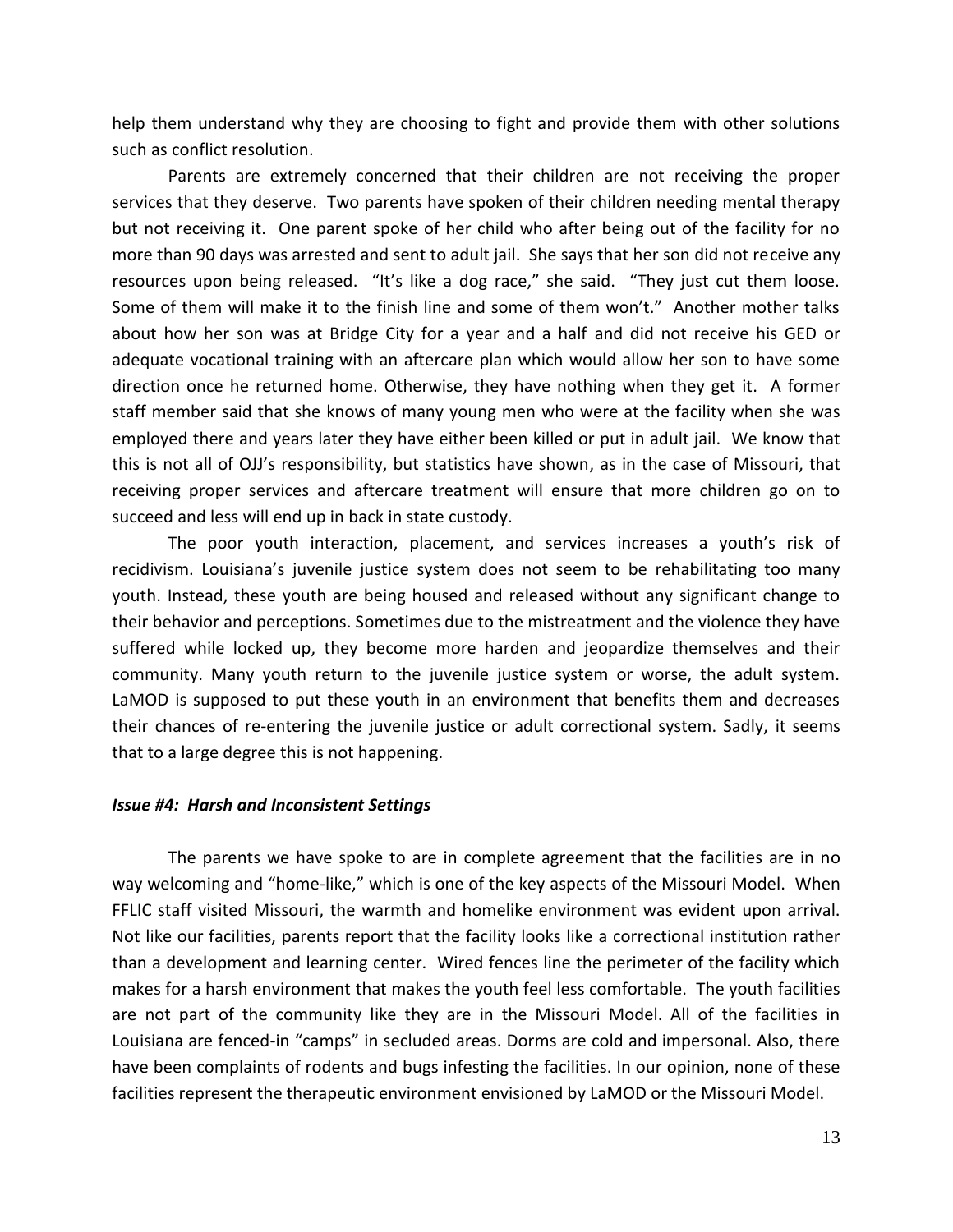From talking to parents, FFLIC has discovered that the environment at each facility varies greatly. Certain services and programs are only offered at certain facilities. Dorm sizes vary within each facility. Youth complain about how some dorms are more violent than others, certain staff are preferred over others, and favoritism plays a big role in how youth are treated. There are good staff and dorms, but LaMOD should be evenly implemented. Youth should not be afraid of going to certain dorms or facilities. Also, youth should be afforded all the same programs and opportunities at each facility.

#### *Issue #5: Lack of Transparency*

Many preach transparency; but when it comes right down to it, what does that mean? What does that look like and how can one really tell? Of course there is statistical information made available, reports to read that presents data that says "this many parents were invited to a staffing, these many youths sat in a circle." However, when we get right down to it, can we really tell that a circle helped a child or why a parent didn't attend a staffing? Most reports will lead you to believe that parents do not want to be involved. However, at FFLIC we have found that the percentage of parents who are not interested in being involved in their child's treatment are a small number compared to those that want to be involved but cannot for one reason or another.

From FFLIC's perspective *real* family involvement doesn't just mean numbers, it means actual narrative information in order to help overcome the barriers to family participation. This means we need to actually talk to ALL of the people who are the alleged "beneficiaries" of BEST PRACTICE services that businesses, organizations, and agencies receive money for. As employees working on behalf of youth and families, we need to ask ourselves a question: are the services we provide quality and do they represent best practice for our own children and families? When asking that question, FFLIC is sure there is hesitation.

If those questions are not posed, we can find ourselves backsliding to the days of old the "Tallulah Days" when the lack of transparency and oversight led to the rampant abuse of our children and in one case, death. Until FFLIC and other allies came on board, no one was listening to the cries of parents who told of the mistreatment of their children. A decade ago people only heard the reports from the system who declared things were fine. These reports did not compare to stories parents told FFLIC.

"You can't imagine the things they do to children at Tallulah," says Brenda Brue, a New Orleans woman whose son was sent to the prison for over two years. "These children are abused by guards who are supposedly there to care for them. Guards beat on the children, sell them drugs and have sex with them. This is what is happening and the children are afraid to say anything about it."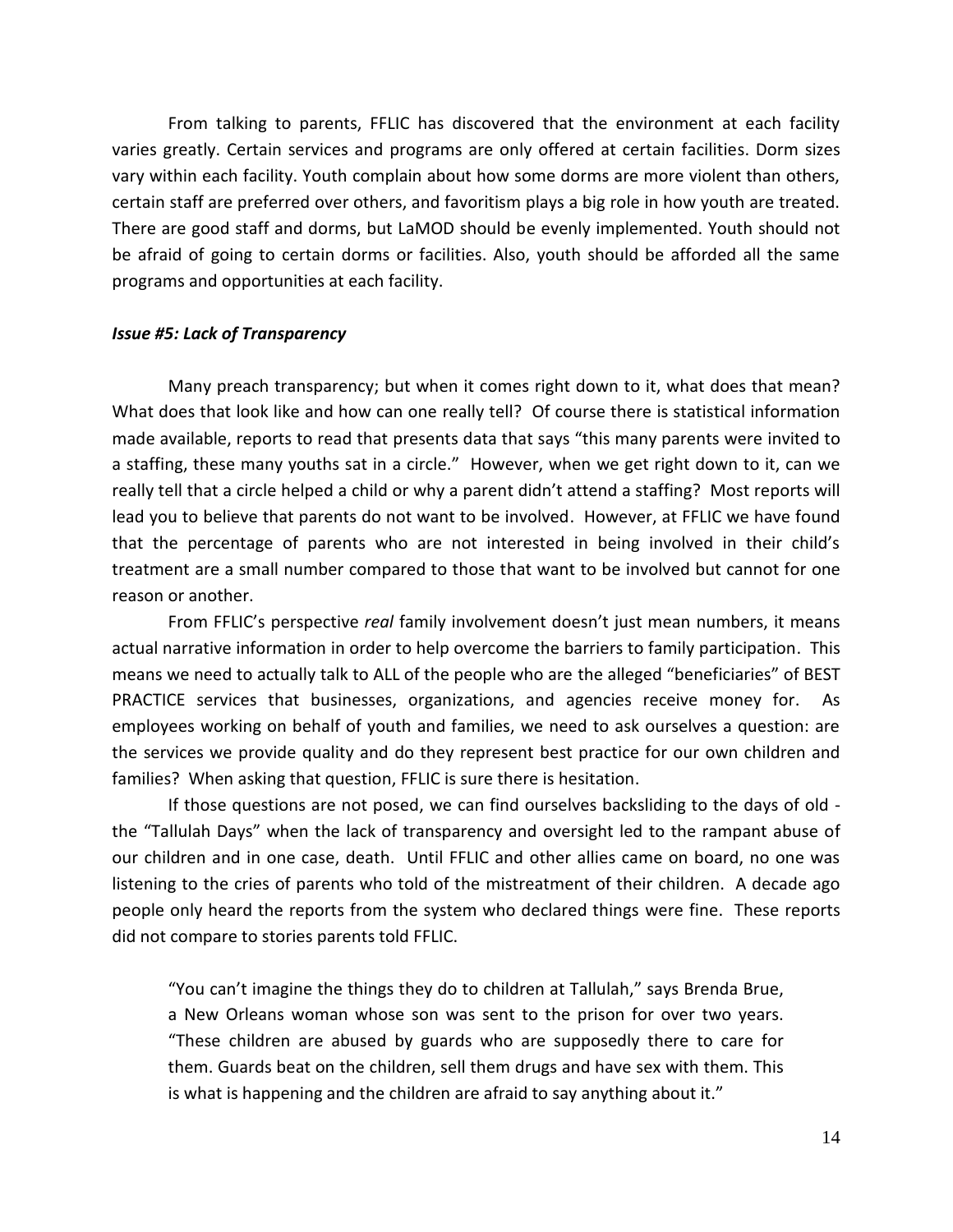Unfortunately, we cannot list the names of the parents and youth whose courage made this report possible. Just like during the days of "Tallulah," families are concerned for their children's safety. When families and youth are scared of retaliation for telling their stories, it is obvious that families cannot "HAVE FAITH"<sup>7</sup> in the current system. It is our desire to work with OJJ to ensure that the "HAVE FAITH" principals are upheld:

| Honesty:            | To be honest; do everything with integrity.                                                            |
|---------------------|--------------------------------------------------------------------------------------------------------|
|                     | <b>Achievement:</b> To be outcome-oriented in achieving results consistent with our mission.           |
| <b>Versatility:</b> | To value, promote and support diversity and cultural competence.                                       |
| Ethical:            | To be ethical; to do the right thing, both legally and morally.                                        |
|                     |                                                                                                        |
| Focused:            | To be focused on empowering people to succeed.                                                         |
|                     | <b>Accountable:</b> To be accountable for the effective and efficient management of resources.         |
| Informed:           | To be informed and guided in our decisions by appropriate and valid data.                              |
|                     | <b>Team Players:</b> To be an effective and efficient team of professionals.                           |
|                     | <b>Harmonious:</b> To be inclusive $-$ involve all parties, both external and internal, who need to be |
|                     | part of the process.                                                                                   |

#### **Conclusion**

This report only highlights some of the many issues that forty parents have brought to our attention. Many of the issues plaguing OJJ's facilities are hidden or too subtle to describe without further transparency from OJJ or confessions from the youths. FFLIC has constantly tried to work with OJJ over the years and have offered to provide support to their families by helping them develop support groups where families feel safe to share information and organize car pools for visitation. This cooperation was supported by Dr. Livers, in the presence of the then Lt. Governor Mitch Landrieu and Juvenile Justice Implementation Commission Chair, after a visit to the Swanson facility. "It was a good idea," she admitted. Unfortunately, that support never materialized after constant follow-up yielded the excuses that parental information is confidential. While OJJ have agreed to work with FFLIC by holding quarterly check-ins and tours of the facilities, it seems that the relationship only yields too few individual results that do not lead to systemic reform**.** OJJ does have partnerships with other stakeholders; however, none of those stakeholders' main focus is to work with the families who are directly affected by the juvenile justice system and to support them in holding the juvenile system accountable. We feel that at this current point, a serious partnership needs to form between OJJ and stakeholders such as FFLIC. FFLIC has listened to parents' concerns for years and brought them to light, which helped to bring about change. We continue that same fight today and will continue to do so until there is real family involvement; high caliber staff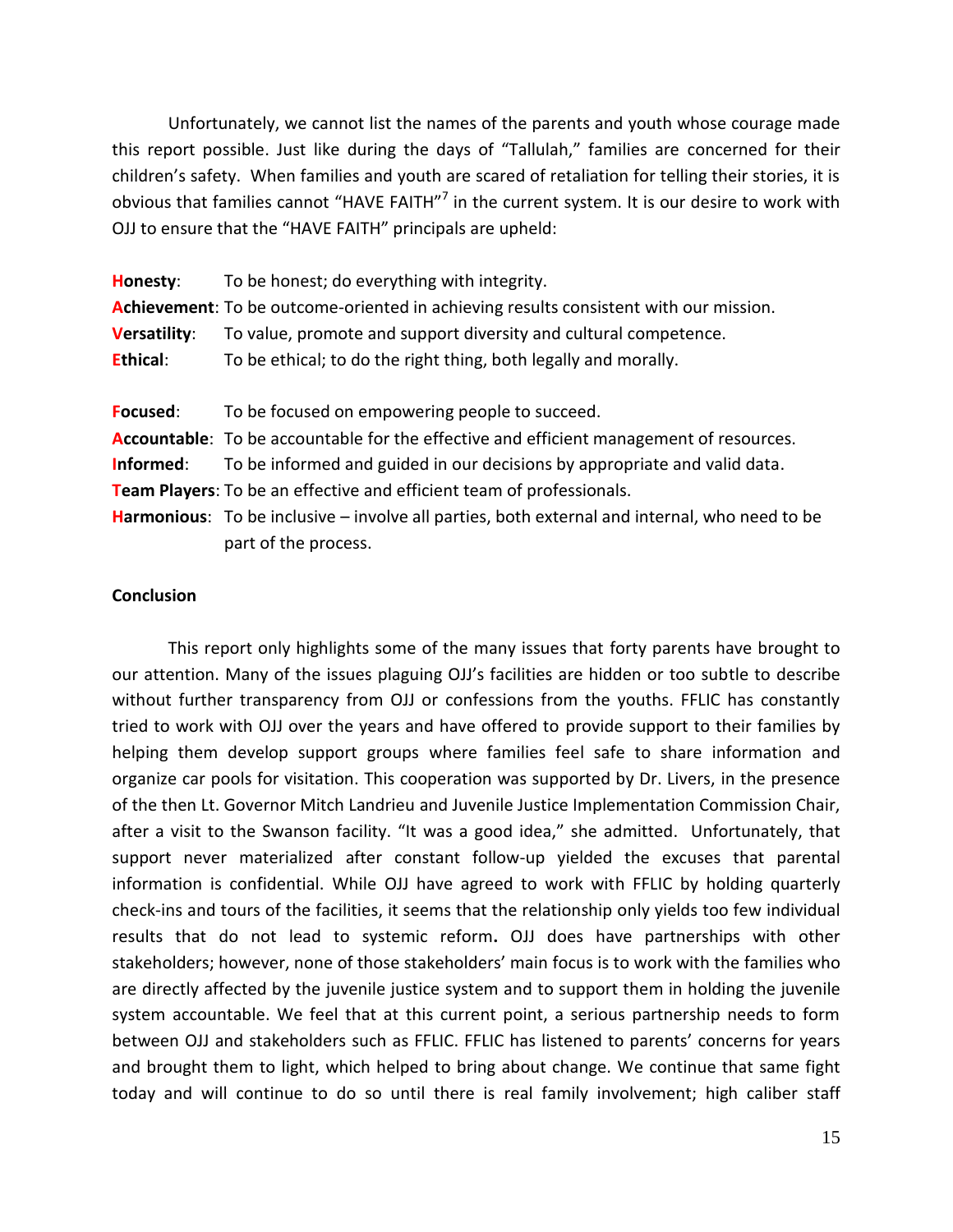involvement; productive youth interaction, placement and services; therapeutic and consistent settings and transparency.

Below FFLIC have developed a list of recommendations for OJJ that parents feel will help move reform forward; this is not exhaustive list and should be a living document. When new methods to help families are identified, they should be added. Upon the acceptance of these recommendations, a process should also be developed in order to update this list. FFLIC strongly request to meet with OJJ before October 15, 2011 in order to develop a plan and an immediate timeline in which these recommendations can be implemented.

# **Recommendations**

**Real Family Involvement:** The family of the child is a vital and necessary part of the treatment plan and they are the experts on the child. Therefore actions taken to ensure families can participate in the child's treatment should be exhaustive.

# **We recommend that:**

- Families have one staff person within their child's assigned facility that is their main contact throughout the time that their child is in the facility.
- There be a one on one meeting with the family within the week following intake which the family should be given all the information necessary to ensure they understand facility polices; a staff member should go to the home if the parents are unable to come to the facility. Enough time should be given and great care should be taken to make sure that the family understands every important detail.
- Parents must have FREQUENT access to updates about their child;
- Parents are given documented information about their child's treatment plan, education plan and reentry plan after the assessment process that they can refer to;
- Parents know all the names of staff members within the facility, and are assured all of the staff are experienced and meet the requirements based on best practice models to work with their children;
- There is a culture that permeates through the environment that parents are looked at as valued partners. If parents express concerns about their child, those concerns are taken into account with the treatment plan of the child. Every concern should be taken seriously and investigated.

**High Caliber Staff Involvement:** The staff is all college educated. The training for the staff members is never complete. It is ongoing and they receive new information on how to do their job even better on a consistent basis as set forth by policy. There are all facility staff meetings to ensure better communication, resolve issues and keep staff all on the same page.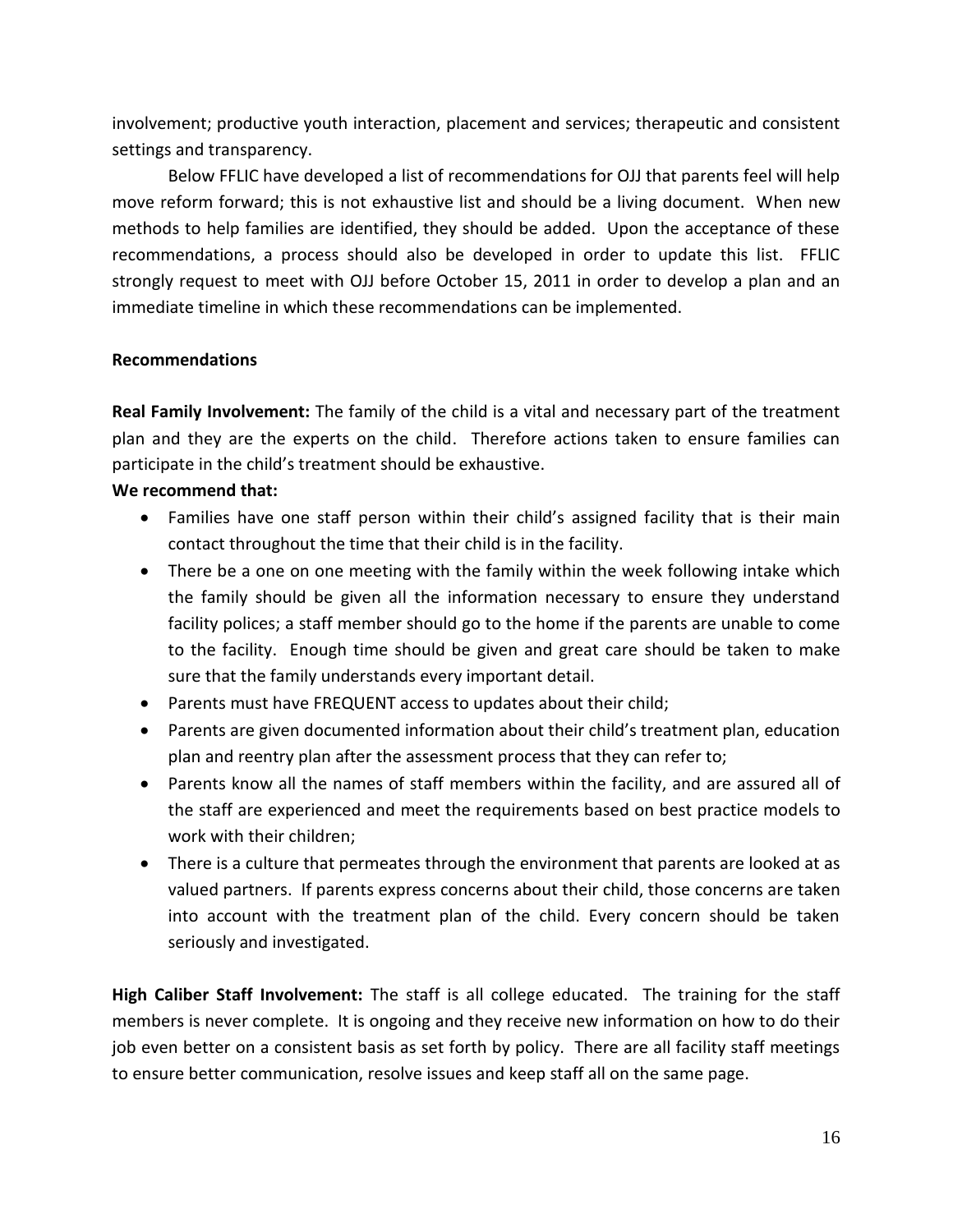# **We recommend that:**

- OJJ only hire and keep staff who are college educated and believe in the LaMOD mission and vision, and follows the LaMOD polices and procedures;
- Individual therapy happens with youth on an as needed based on the youth's individual treatment plan. Youths should not simply interact with staff in group sessions;
- Staff informs all youths of the process that they will be going through on an ongoing basis to ensure that the process is understood;
- All information about the individual's goals and expectations is transparent to the child and the family;
- Expectations are clearly given to the staff by the administration and should be revisited frequently through refresher courses as laid out by the best practice model;
- Any staff violations are dealt with immediately and efficiently.

**Productive Youth Interaction, Placement, and Services:** Like Missouri, LaMOD would offer a demanding, carefully crafted, multi-layered treatment experience designed to challenge troubled teens and to help them make lasting behavioral changes and prepare for successful transitions back to the community. Crucial insights into the roots of the youth delinquent behavior and new social competence to acknowledge and solve personal problems would be included.

# **We recommend that:**

- Youth be properly assessed for their placement. It is imperative to have cultural competency about the neighborhoods the youth come from. If there are rivals, great care must be taken that youth are not put together and further put in harm's way. Further interventions should happen so that upon release youth will know how to avoid conflict;
- If staff has to be changed for whatever reason, a meeting is held with the youth to thoroughly discuss the change for a smooth transition;
- Youth are not randomly assigned to groups, but are placed in strategically chosen groups that are reflective of the best interest to rehabilitate;
- Youth that are being abused in anyway by others are removed from that situation and given legitimate protection from those that they are not getting along with. Conflict resolution and restorative justice techniques are used in order for the youth to rehabilitate according to best practice;
- More aggressive youth are given the tools approved my best practice methods to critically analyze and correct their behavior;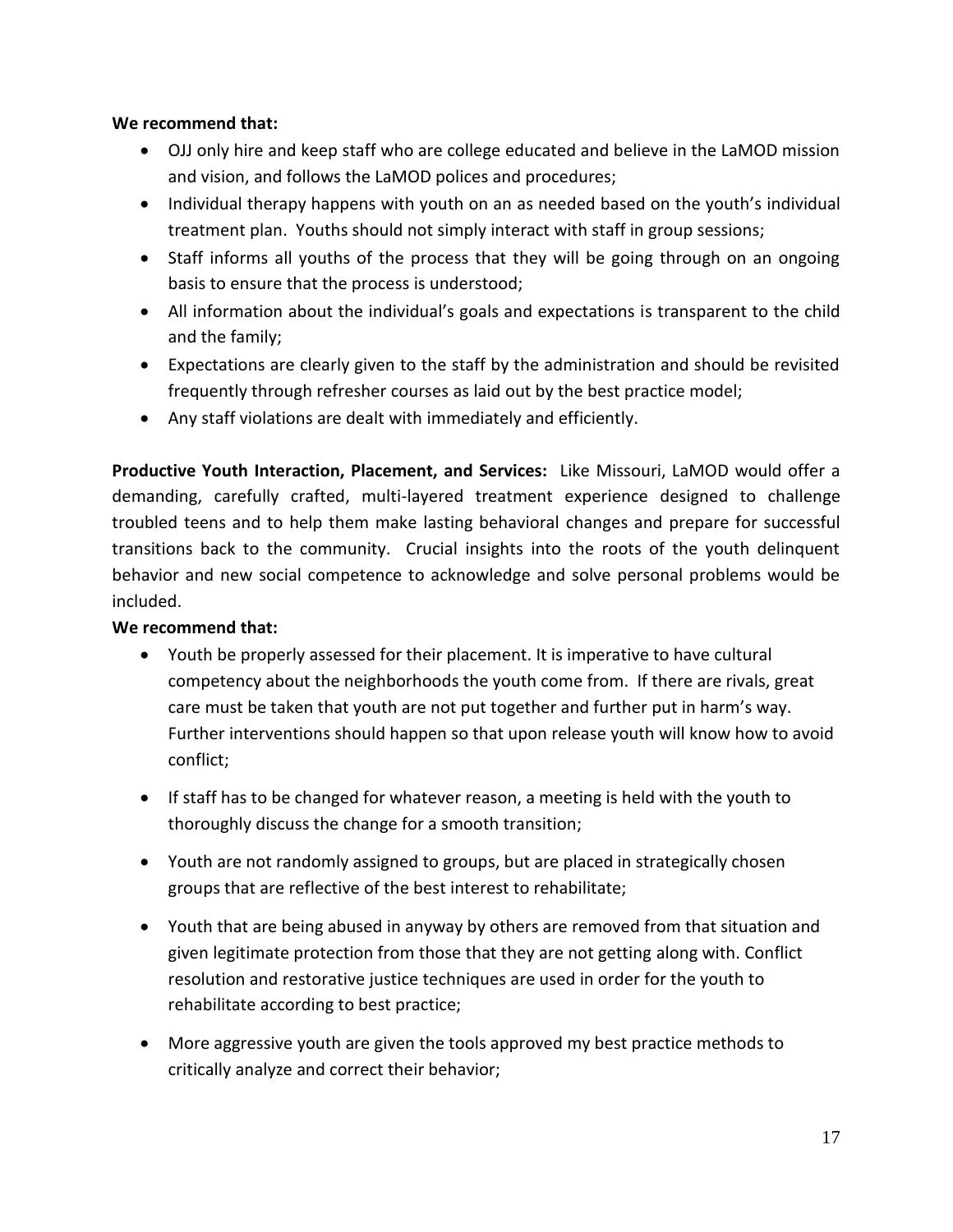- There is a mandatory education plan made for each youth. This plan should be developed with the child and family at all times. There should be clear documentation if a family is unable to participate, but only after every attempt is made for the family to be involved within the time frame set forth in the best practice model. Options are provided but all youth must be receiving education services based on the choice that the child and family have decided is appropriate for the child;
- A reentry plan is created for each individual with youth and family input. Hobbies and interests are encouraged in creating the plan so as to get the youth involved in areas that they will remain interested;
- Staff continue to work with the youth and family after release to ensure that youth and family stay on track with the transition plan and successful transition back into the community.

**Therapeutic, Safe and Consistent Settings:** As in Missouri, great emphasis on keeping youth safe not only from physical aggression but also from ridicule and emotional abuse; and it does so through constant staff supervision and supportive peer relationships rather than through coercive techniques that are commonplace in most youth corrections systems. There is intensive supervision by highly motivated, highly trained staff constantly interacting with youth to create an environment of trust and respect.

# **We recommend that:**

 All altercations are not simply dealt with but are looked into thoroughly and therapeutic solutions are provided for the individuals involved. An advisory council should be formed to include outside personnel including family members who are all trained in LAMOD to review redacted information to insure compliance and accountability.

**Transparency:** What makes the Missouri successful is the partnership with family and community involvement. With that said, information regarding the status of the youth and the process of reform should be easily accessible. Information should be data as well as narratives that include outcomes that will not violate confidentially.

# **We recommend that:**

- Appropriate data is made available on websites to help determine the reform process i.e.
	- o Education Reports
		- How many youth received GED while incarcerated?
		- How many youth returned to school within their community?
		- How many youth are currently in or who have transitioned to higher education after release?